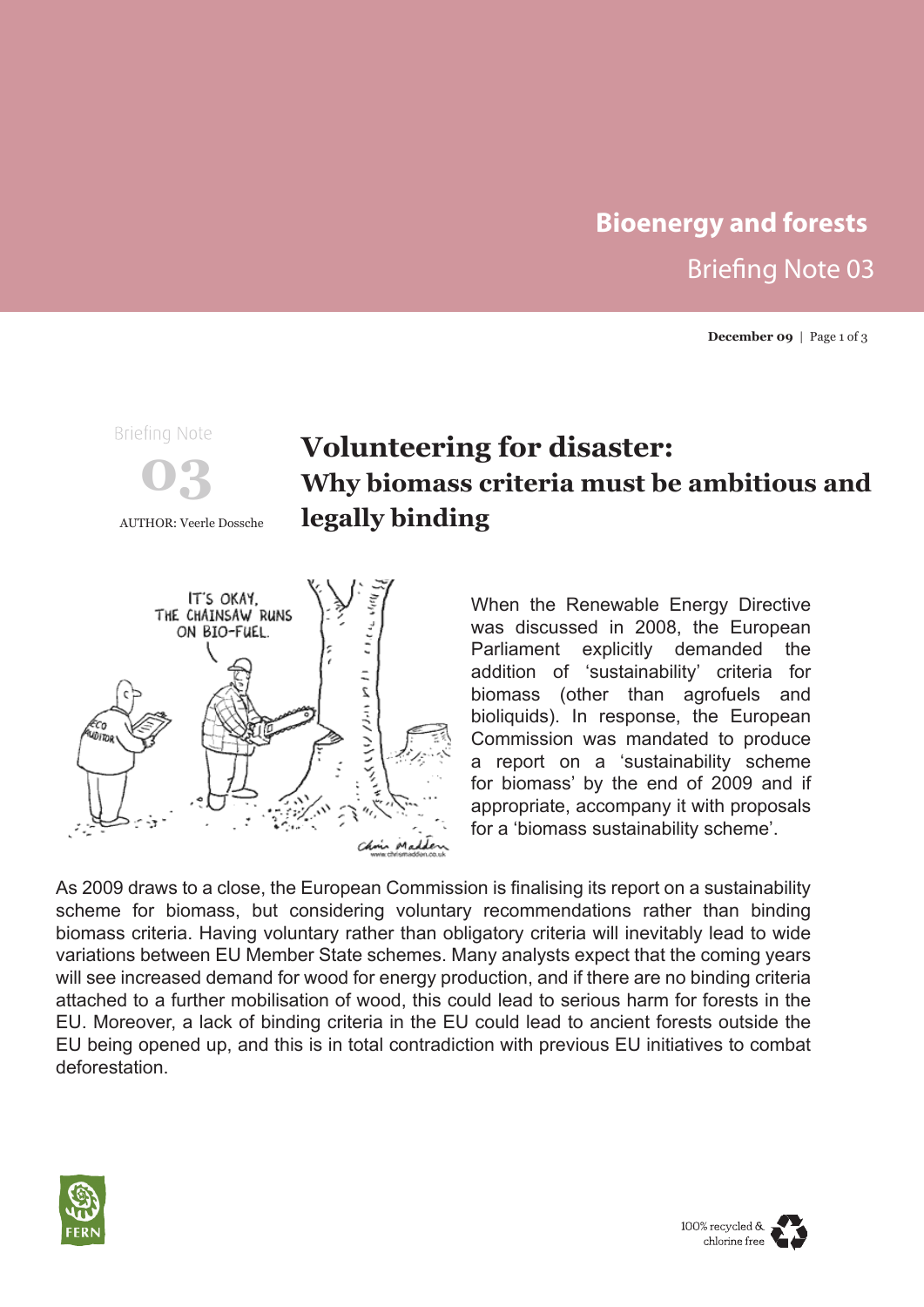# **HOW MUCH BIOMASS IS CURRENTLY AVAILABLE?**

According to the Renewable Energy Roadmap, meeting the 20 per cent renewable energy objective can be expected to double the biomass use for heat and power generation by 2020. In addition to increasing pressure on forests in the EU and declining biodiversity, this will inevitably lead to an increase of imports of biomass from outside the EU.

Even though studies are increasingly showing that competition for land resources is growing, the idea that wood biomass is inexhaustible still seems to underpin the European Commission's approach to biomass for energy production. Availability of biomass in the EU is difficult to estimate as reliable statistics on the production and use of wood are difficult to get and lack harmonisation. Many studies overestimate the potential for additional wood mobilisation and underestimate the impact of the use of dead wood and logging residues on soil and biodiversity.

New plantations and short rotation coppice<sup>1</sup> (SRC) are assumed to contribute to increased biomass availability. However, the potential should not be overestimated as land availability is limited and plantations will never be able to deliver sufficient quantities of wood in the short term (by 2020). There are also clear risks attached to turning to plantations and SRC for increased biomass supply - largescale plantations cause negative environmental and often also social impacts.

#### **BIOMASS STRATEGIES COULD DEPLETE FOREST CARBON STOCKS**

Increased forest protection is needed to secure the resilience of forests in the EU to climate change and to protect the current carbon storage capacity of forest ecosystems. Bioenergy strategies, based on increasing harvesting levels and the additional use of forest residues for bioenergy purposes might lead to a depletion of the forest carbon storage capacity<sup>2</sup> and so counteract climate change objectives. There are already indications that Europe's forests could turn into a carbon source rather than a carbon sink.

Because biomass use for heat and energy production is being recommended as part of a directive aimed at reducing greenhouse gas (GHG) emissions, it is essential that all relevant emissions are taken into account, such as those from land use, land use change and also forest management. The Kyoto Protocol accounting rules contain a far reaching flaw - they fail to account for either CO2 emitted from smokestacks or changes in emissions from land use when biomass for energy is harvested or grown.<sup>3</sup> This error can lead to perverse incentives to clear land and displace the world's natural forests.4 As scientific evidence shows that biomass should not be considered a 'carbon neutral' energy source, and that emissions from biomass use often outweigh uptake if management practices are unsustainable, the European Commission cannot justify any proposal based on the assumption that biomass for energy is 'carbon neutral'.

## **SUSTAINABILITY CRITERIA FOR BIOFUELS ARE NOT SUITABLE FOR BIOMASS**

It is expected that Member States will refer to the 'biofuel' criteria as a basis for biomass. However, the current 'biofuel' criteria are not only too weak; they are also not suited for biomass for the following reasons:

- 1. The GHG methodology for biofuels and bioliquids is not applicable to biomass. The GHG performance levels for biomass should be much more ambitious and inefficient energy conversion technologies should be excluded. Emissions from land use and forest management need to be taken into account. The development of an Indirect Land Use Change (ILUC) factor that will take into account the emissions caused by indirect land use change needs to be extended to all uses of bioenergy.
- 2. The no go areas need to be redefined as they presently have shortcomings and loopholes.
- 3. There are no criteria guaranteeing good forest management in the 'sustainability' criteria for biofuels and bioliquids. These criteria should ensure that forest operations outside the no go areas are environmentally sound, socially just and contribute to the objectives of the Renewable Energy Directive.